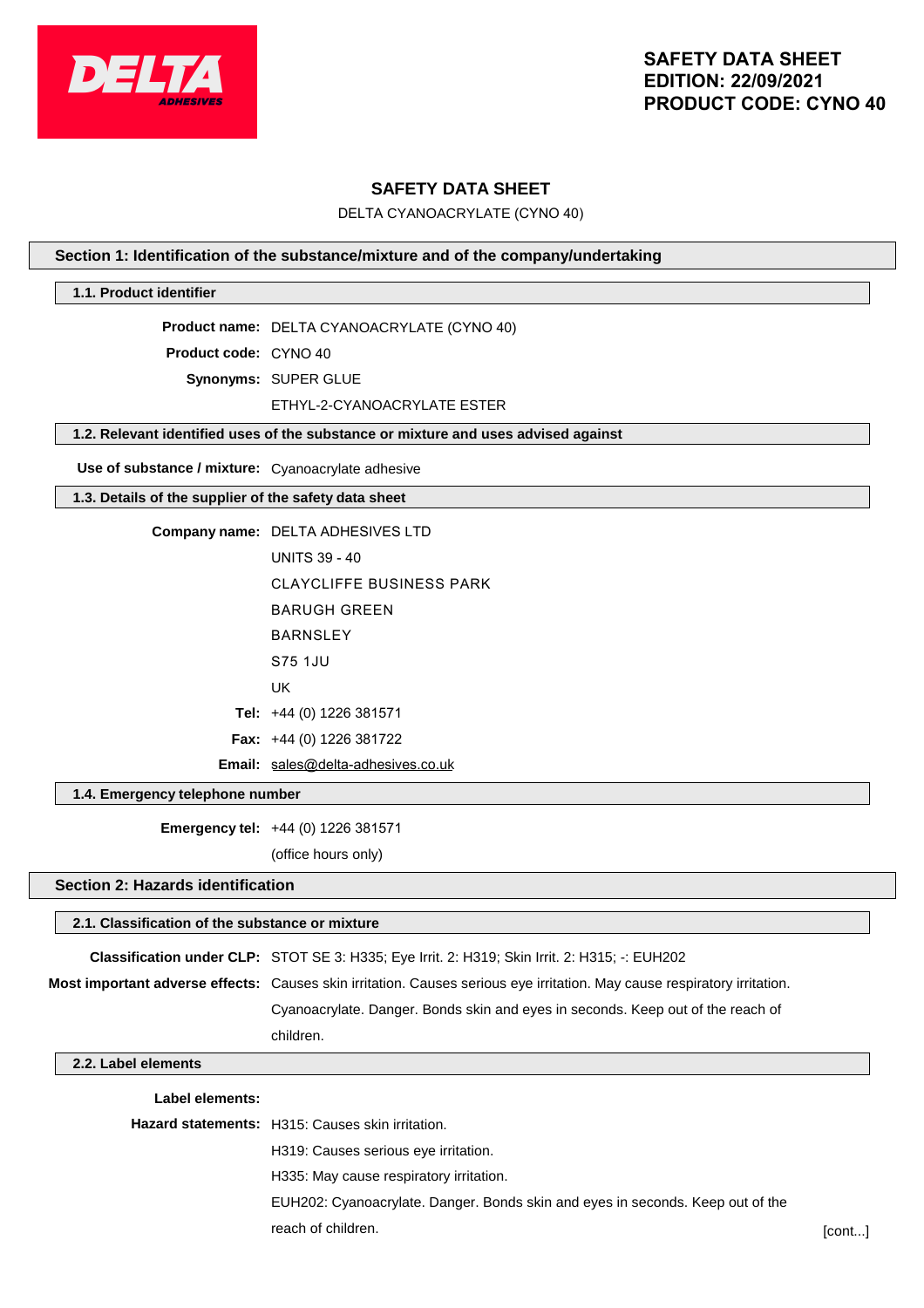

**Page:** 2

**Hazard pictograms:** GHS07: Exclamation mark **Signal words:** Warning **Precautionary statements:** P261: Avoid breathing vapours. P264: Wash hands thoroughly after handling. P271: Use only outdoors or in a well-ventilated area. P280: Wear protective gloves/protective clothing/eye protection/face protection. P302+352: IF ON SKIN: Wash with plenty of water/. P304+340: IF INHALED: Remove person to fresh air and keep comfortable for breathing. P305+351+338: IF IN EYES: Rinse cautiously with water for several minutes. Remove contact lenses, if present and easy to do. Continue rinsing. P312: Call a if you feel unwell. P332+313: If skin irritation occurs: Get medical advice/attention. P337+313: If eye irritation persists: Get medical advice/attention. P501: Dispose of contents/container to comply with Local, National and International regulations.

**2.3. Other hazards**

PBT: This product is not identified as a PBT/vPvB substance.

## **Section 3: Composition/information on ingredients**

**3.2. Mixtures**

#### **Hazardous ingredients:**

ETHYL-2-CYANOACRYLATE

| <b>EINECS</b> | CAS       | PBT/WEL | CLP Classification                                                              | Percent |
|---------------|-----------|---------|---------------------------------------------------------------------------------|---------|
| 230-391-5     | 7085-85-0 | -       | <sup>∣</sup> Eye Irrit. 2: H319; STOT SE 3: H335;<br><b>Skin Irrit. 2: H315</b> | 70-90%  |

## **Section 4: First aid measures**

## **4.1. Description of first aid measures**

**Skin contact:** Wash immediately with plenty of soap and water.

**Eye contact:** Bathe the eye with running water for 15 minutes. Transfer to hospital for specialist

examination.

**Ingestion:** Wash out mouth with water.

**Inhalation:** Not applicable.

## **4.2. Most important symptoms and effects, both acute and delayed**

**Skin contact:** There may be irritation and redness at the site of contact.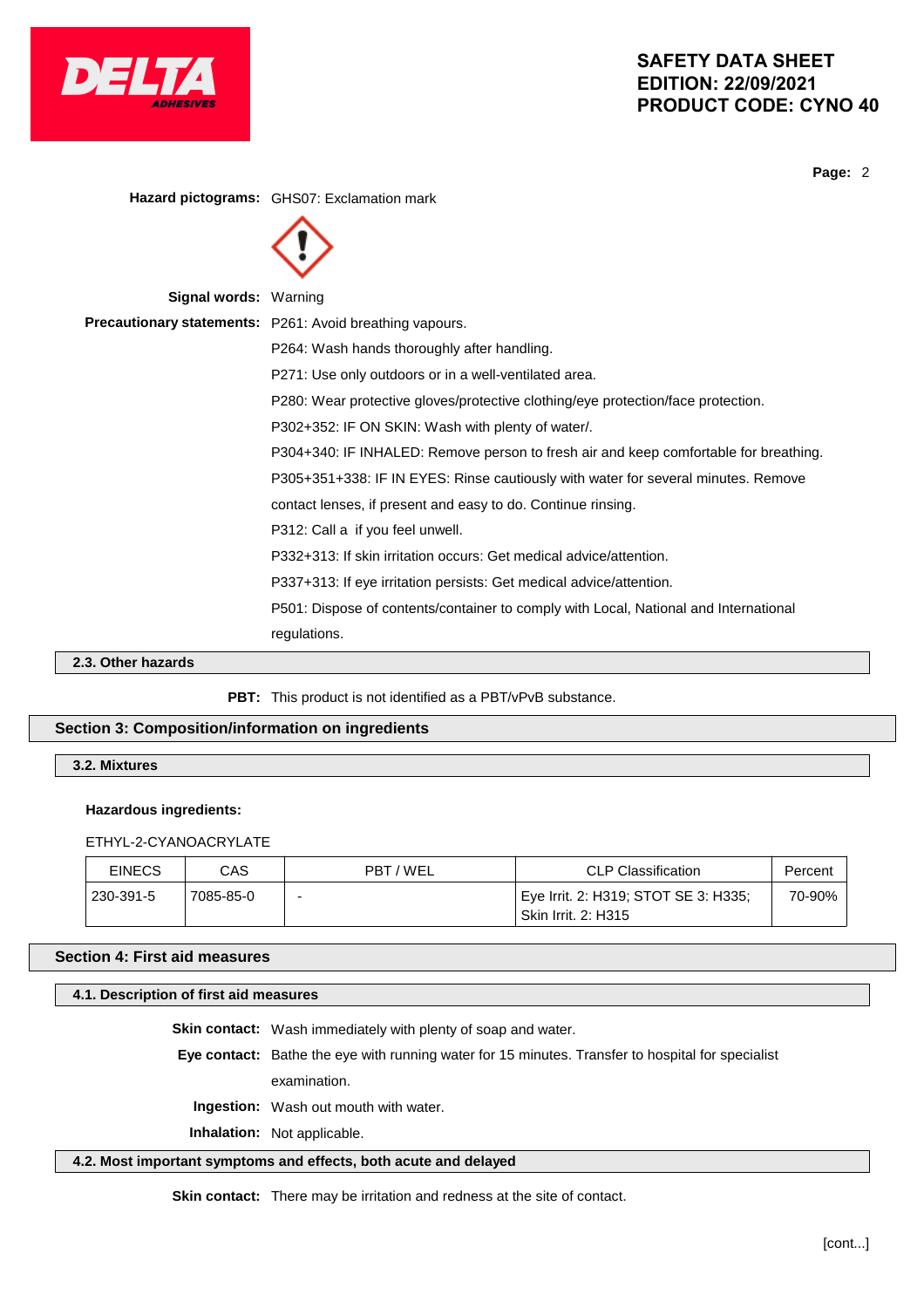

**Page:** 3

|  | Eye contact: There may be pain and redness. The eyes may water profusely. There may be severe      |
|--|----------------------------------------------------------------------------------------------------|
|  | pain. The vision may become blurred. May cause permanent damage.                                   |
|  | <b>Ingestion:</b> There may be soreness and redness of the mouth and throat. Nausea and stomach    |
|  | pain may occur.                                                                                    |
|  | <b>Inhalation:</b> There may be irritation of the throat with a feeling of tightness in the chest. |
|  |                                                                                                    |

**Delayed / immediate effects:** Immediate effects can be expected after short-term exposure.

**4.3. Indication of any immediate medical attention and special treatment needed**

**Immediate / special treatment:** Eye bathing equipment should be available on the premises.

#### **Section 5: Fire-fighting measures**

**5.1. Extinguishing media**

**Extinguishing media:** Suitable extinguishing media for the surrounding fire should be used. Use water spray to cool containers.

## **5.2. Special hazards arising from the substance or mixture**

**Exposure hazards:** In combustion emits toxic fumes.

## **5.3. Advice for fire-fighters**

**Advice for fire-fighters:** Wear self-contained breathing apparatus. Wear protective clothing to prevent contact with skin and eyes.

## **Section 6: Accidental release measures**

## **6.1. Personal precautions, protective equipment and emergency procedures**

**Personal precautions:** Mark out the contaminated area with signs and prevent access to unauthorised

personnel. Do not attempt to take action without suitable protective clothing - see section

8 of SDS. Turn leaking containers leak-side up to prevent the escape of liquid.

#### **6.2. Environmental precautions**

**Environmental precautions:** Do not discharge into drains or rivers. Contain the spillage using bunding.

#### **6.3. Methods and material for containment and cleaning up**

**Clean-up procedures:** Absorb into dry earth or sand. Transfer to a closable, labelled salvage container for disposal by an appropriate method.

## **6.4. Reference to other sections**

**Reference to other sections:** Refer to section 8 of SDS.

## **Section 7: Handling and storage**

#### **7.1. Precautions for safe handling**

**Handling requirements:** Avoid direct contact with the substance. Ensure there is sufficient ventilation of the area. Avoid the formation or spread of mists in the air.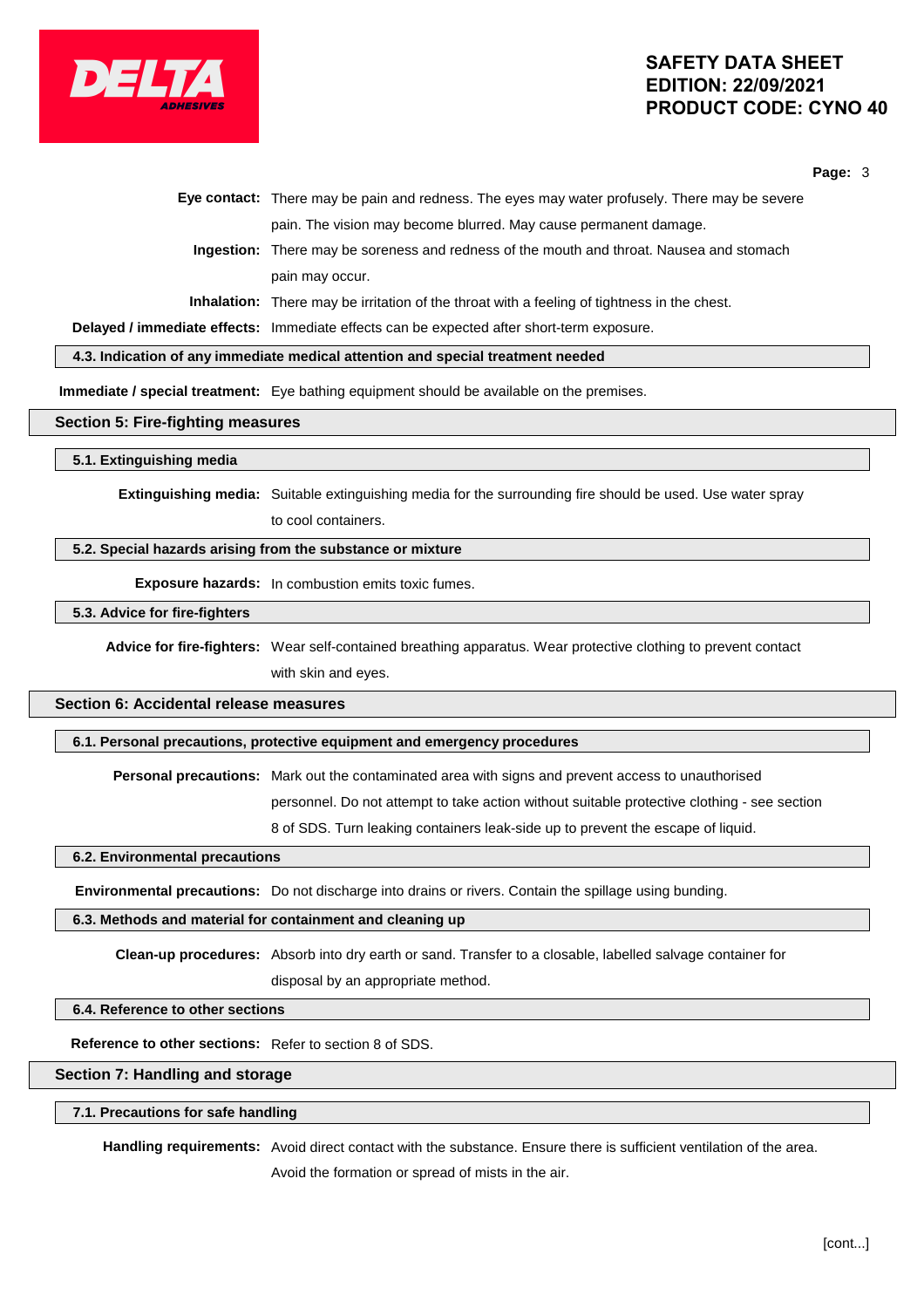

**Page:** 4

#### **7.2. Conditions for safe storage, including any incompatibilities**

**Storage conditions:** Store in a cool, well ventilated area. Keep container tightly closed.

**Suitable packaging:** Must only be kept in original packaging.

**7.3. Specific end use(s)**

## **Section 8: Exposure controls/personal protection**

**8.1. Control parameters**

#### **Hazardous ingredients:**

#### **ETHYL-2-CYANOACRYLATE**

#### **Workplace exposure limits:**  $\qquad \qquad$  **Respirable** dust

| State | 8 hour TWA | 15 min. STEL | 8 hour TWA | 15 min. STEL |
|-------|------------|--------------|------------|--------------|
| UK    |            | 1.5 mg/m3    |            |              |

#### **DNEL/PNEC Values**

**DNEL / PNEC** No data available.

**8.2. Exposure controls**

**Engineering measures:** Ensure there is sufficient ventilation of the area. **Respiratory protection:** Self-contained breathing apparatus must be available in case of emergency. **Hand protection:** Protective gloves. **Eye protection:** Tightly fitting safety goggles. Ensure eye bath is to hand. **Skin protection:** Protective clothing.

## **Section 9: Physical and chemical properties**

## **9.1. Information on basic physical and chemical properties**

| <b>State: Liquid</b>                  |                                                |                                  |  |
|---------------------------------------|------------------------------------------------|----------------------------------|--|
|                                       | <b>Colour: Colourless</b>                      |                                  |  |
|                                       | <b>Odour:</b> Sharp characteristic odour.      |                                  |  |
| <b>Solubility in water:</b> Insoluble |                                                |                                  |  |
|                                       | Also soluble in: Acetone. (Completely soluble) |                                  |  |
| <b>Boiling point/range°C: 150</b>     |                                                | <b>Flash point °C:</b> $60 - 93$ |  |
| Vapour pressure: 0.293 mmHq           |                                                | <b>Relative density: 1.04</b>    |  |
|                                       |                                                |                                  |  |

**9.2. Other information**

**Other information:** No data available.

## **Section 10: Stability and reactivity**

**10.1. Reactivity**

**Reactivity:** Stable under recommended transport or storage conditions.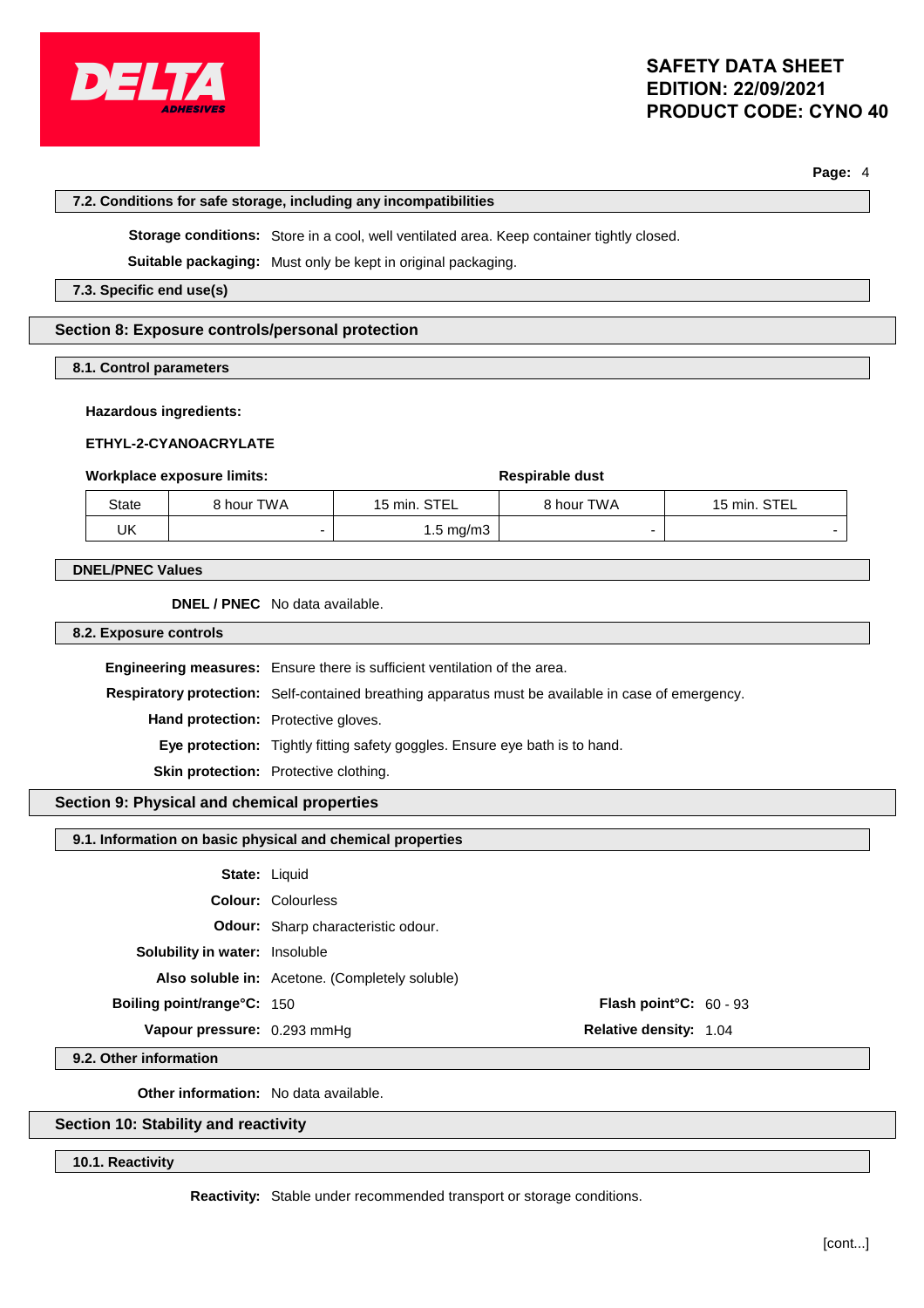

**Page:** 5

## **10.2. Chemical stability**

**Chemical stability:** Stable under normal conditions.

## **10.3. Possibility of hazardous reactions**

**Hazardous reactions:** Hazardous reactions will not occur under normal transport or storage conditions.

Decomposition may occur on exposure to conditions or materials listed below.

## **10.4. Conditions to avoid**

**Conditions to avoid:** Heat.

## **10.5. Incompatible materials**

**Materials to avoid:** Strong oxidising agents. Strong acids.

## **10.6. Hazardous decomposition products**

**Haz. decomp. products:** In combustion emits toxic fumes.

## **Section 11: Toxicological information**

## **11.1. Information on toxicological effects**

#### **Toxicity values:**

| Route         | Species    | Test | Value | Jnits |
|---------------|------------|------|-------|-------|
| ORAL          | <b>RAT</b> | LD50 | >5000 | mg/kg |
| <b>DERMAL</b> | <b>RBT</b> | LD50 | >2000 | mg/kg |

#### **Hazardous ingredients:**

## **ETHYL-2-CYANOACRYLATE**

|  |  | ∼<br> | LD50 | $\sim$ | <b>THIRE</b> |
|--|--|-------|------|--------|--------------|
|--|--|-------|------|--------|--------------|

## **Relevant hazards for product:**

| Hazard                        | Route      | Basis                 |
|-------------------------------|------------|-----------------------|
| Skin corrosion/irritation     | <b>DRM</b> | Hazardous: calculated |
| Serious eye damage/irritation | OPT        | Hazardous: calculated |
| STOT-single exposure          | <b>INH</b> | Hazardous: calculated |

## **Symptoms / routes of exposure**

| <b>Skin contact:</b> There may be irritation and redness at the site of contact.                   |
|----------------------------------------------------------------------------------------------------|
| Eye contact: There may be pain and redness. The eyes may water profusely. There may be severe      |
| pain. The vision may become blurred. May cause permanent damage.                                   |
| Ingestion: There may be soreness and redness of the mouth and throat. Nausea and stomach           |
| pain may occur.                                                                                    |
| <b>Inhalation:</b> There may be irritation of the throat with a feeling of tightness in the chest. |
| Delayed / immediate effects: Immediate effects can be expected after short-term exposure.          |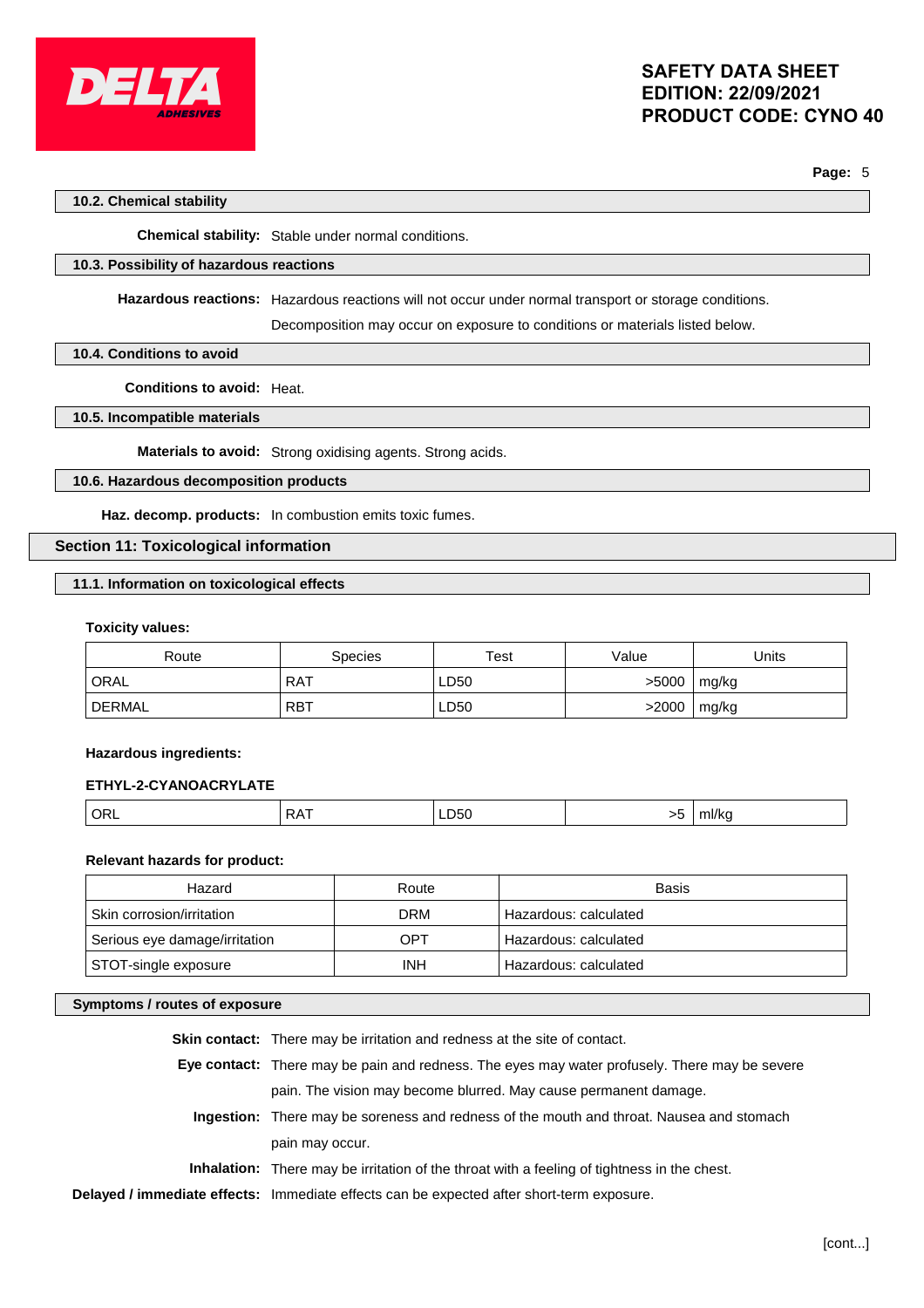

**Page:** 6

## **Section 12: Ecological information**

**12.1. Toxicity**

**Ecotoxicity values:** No data available.

## **12.2. Persistence and degradability**

**Persistence and degradability:** Biodegradable.

**12.3. Bioaccumulative potential**

**Bioaccumulative potential:** No bioaccumulation potential.

**12.4. Mobility in soil**

**Mobility:** Readily absorbed into soil.

**12.5. Results of PBT and vPvB assessment**

**PBT identification:** This product is not identified as a PBT/vPvB substance.

**12.6. Other adverse effects**

**Other adverse effects:** Negligible ecotoxicity.

**Section 13: Disposal considerations**

**13.1. Waste treatment methods**

**Disposal operations:** Transfer to a suitable container and arrange for collection by specialised disposal company. **Disposal of packaging:** Dispose of in a regulated landfill site or other method for hazardous or toxic wastes. **NB:** The user's attention is drawn to the possible existence of regional or national

regulations regarding disposal.

### **Section 14: Transport information**

**Transport class:** This product does not require a classification for transport.

#### **Section 15: Regulatory information**

**15.1. Safety, health and environmental regulations/legislation specific for the substance or mixture**

**Specific regulations:** Not applicable.

**15.2. Chemical Safety Assessment**

**Chemical safety assessment:** A chemical safety assessment has not been carried out for the substance or the mixture by the supplier.

## **Section 16: Other information**

#### **Other information**

**Other information:** This safety data sheet is prepared in accordance with Commission Regulation (EU) No

2015/830.

\* indicates text in the SDS which has changed since the last revision.